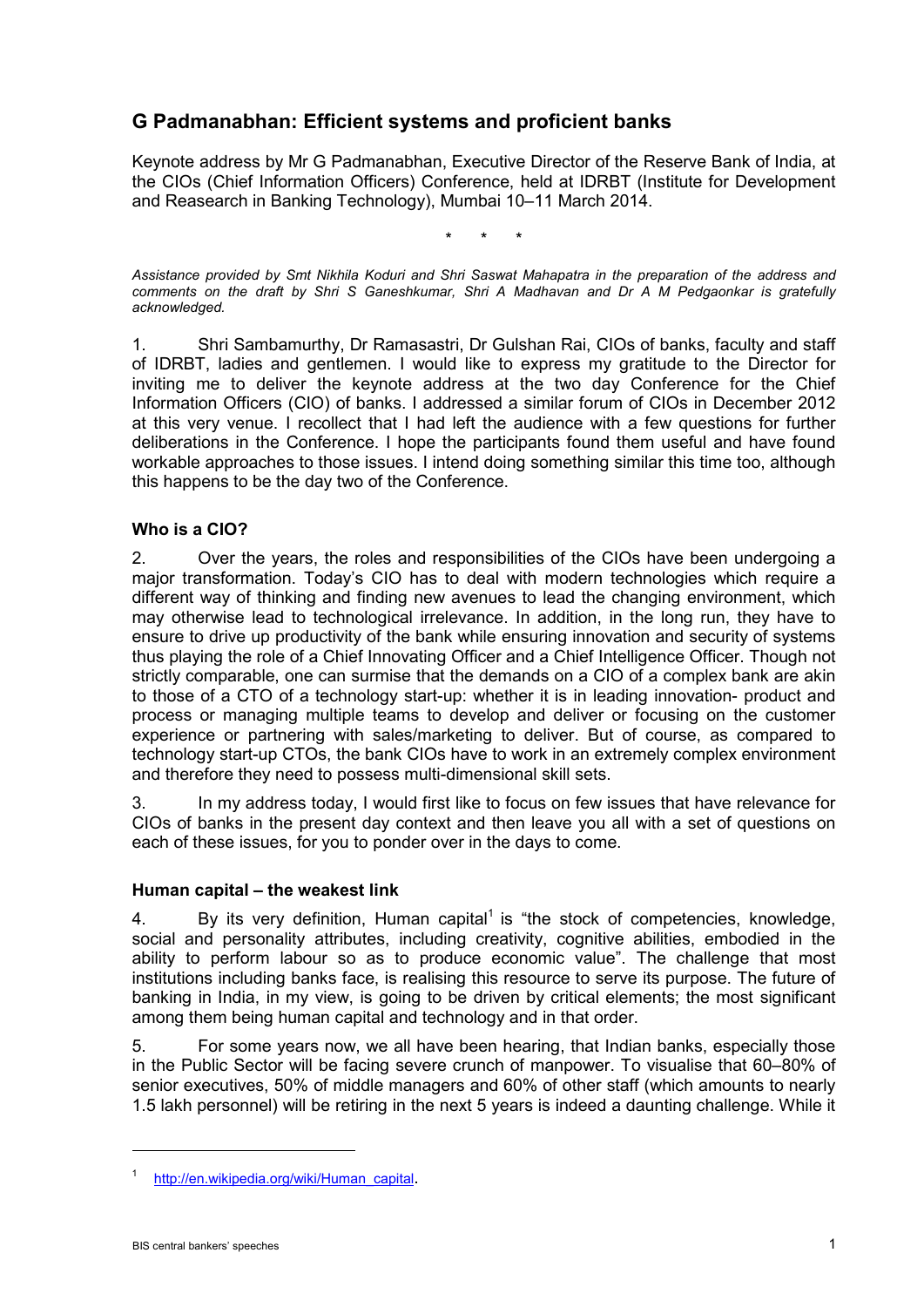is comforting to note that initiatives are being taken to recruit manpower in larger numbers than before, we need to ponder over the requirements of banks in a changed scenario where both technology and soft skills hold the key to ensuring the achievement of the goals set up by the management. In this connection, I often wonder whether the recruiting agencies employed have clear directions from the management about the skill sets to look for, aligned to needs of the institutions.

6. Banks would, therefore, need to reorient their strategies with specific reference to HR management so that change to the new environment – which has already taken strong roots – is not only smooth but also well sustained. In the days to come, banks that deal optimally with HR issues such as appropriate talent acquisition and management, career planning, rewards and succession planning, compensation, learning and development, attrition and retention, calibrating skill gaps (including re-skilling and up-skilling) will, in my view, most certainly outperform the laggards.

- 7. In this context, I would like to raise the following questions to ponder over:
- (a) The much abused/overused cliché is to say that "an organisation's people are its most important assets". But have we even attempted to create assets in its true sense out of these resources?
- (b) What have we done to keep up the levels of motivation among our employees?
- (c) Have we gone at least thought beyond traditional aspects of rewards and incentives?
- (d) Is our HR environment conducive to promoting growth of the institution as also that of its personnel?

# **Intellectual capital leading to innovation**

8. Innovation leads the way in all industries and banking is no different. A few decades back, this statement may not have held any water; but now this holds the key to success. Innovation in banking takes 3 dimensions – product, technology as also the process. Innovation needs organizational support particularly from the Top Management, to succeed.

9. With regard to innovation, Satya Nadella, CEO, Microsoft, in his first letter to the Microsoft employees, observed: "While we have seen great success, we are hungry to do more. Our industry does not respect tradition – it only respects innovation". This is the importance that successful companies give to innovation.

10. I like to cite a few successful examples from industries other than banking. In the news recently is the case of WhatsApp! It is amazing to note that a company consisting of 55 persons could acquire an intrinsic value of \$ 16 billion in a matter of a few years. Let us understand the innovative capability of the product. It has managed to bring together 400 million users with the help of a smart phone and a simple business plan.

11. Why can't such products be emulated in the banking sector? Are we making available a sound innovation framework, including adequate organizational support? Let us introspect. I am sure it is not easy but should we not at least make the right attempts?

12. We need to also look at customer oriented innovation. Most of the innovative steps taken by banks in the recent past have a bearing on the profitability of banks, on their own operational improvements, better housekeeping and the like. How many of us can look back and identify the innovations which have resulted in customer delight, or if not, at least better customer satisfaction? I am reticent of challenging you openly with this question as I am a little skeptical about the outcome. But let us at least begin, now that banks are looking beyond the CBS.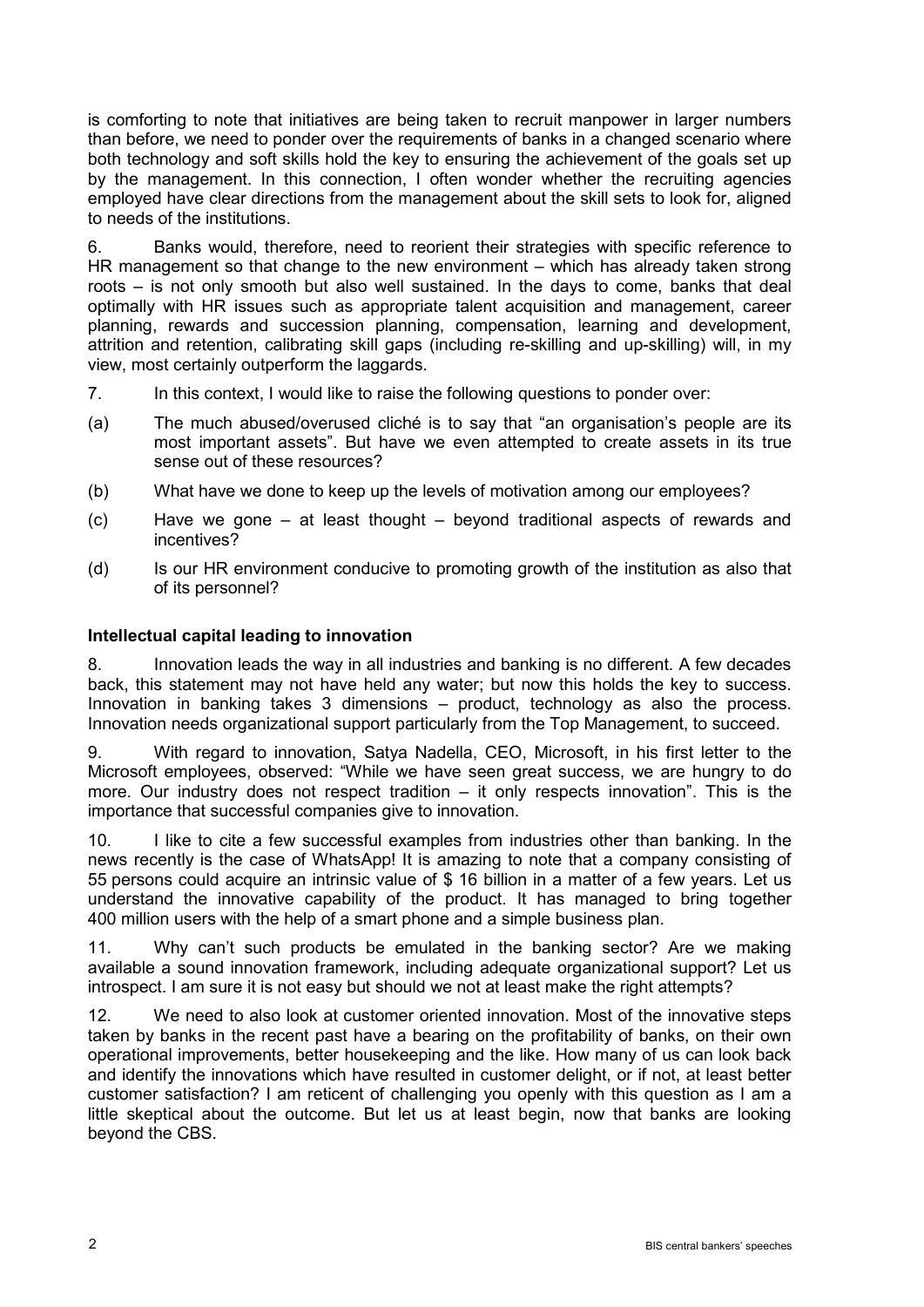### **Data quality – standardisation – the new normal?**

13. At the base of all information processing is data. We are all straddled with huge volumes of data. But they remain mere data which cannot even pass the test of easy comparison across two different systems. The IT Vision 2011–17 document of the Reserve Bank has emphasised the importance of both quality and timeliness of data for MIS and decision making purposes. To achieve this, uniform data reporting standards are of vital importance.

14. A majority of banks have implemented the Automated Data Flow (ADF), a project initiated by the Reserve Bank to ensure smooth and timely flow of quality data from banks to the Reserve Bank. Simultaneously, work is also underway to develop the XBRL schema for returns which enables standardisation and rationalisation of various returns with internationally accepted best practices.

15. A Committee has been formed with representation from the Reserve Bank, a few representative banks and IT firms which, among other things, will bring about synergy and uniformity in the efforts being undertaken in the areas of data reporting and data standardisation. One of the terms of reference of this Committee is to study the Quality Assurance Procedures and functions relating to data within the European Central Bank (ECB) and analyse its possible emulation at the RBI.

16. In the ECB, a special effort was made to maximise the use of standardised concepts, data structures that are already in existence. This is expected to lower the costs, including the costs to partner institutions, and promote European and international interoperability, as well as greater accessibility of the statistics.

17. In the context of Data quality, I would urge the stakeholders to deliberate over the following:

- (a) Do we all understand that in the process of decision making, rather than lack of data, it is inconsistent data which is more painful to handle?
- (b) Let us not put the blame of poor quality of data on IT; it is the business streams which are more responsible. Do we have a solution to address this problem?
- (c) Another relevant aspect pertains to Data ownership. Who owns the data? Is it IT or the respective business streams in your bank? Who should ideally own this?

# **Power of Big data and analytics**

18. Intelligent banking rests on good decision making. In this regard, the presence of a robust DSS that can provide relevant information and analytics based on the available data will be definitely helpful. This is where technology of Big data can be utilised. The challenge lies in churning this mammoth amount of data being handled at enterprise level into informed decisions really quickly. I wonder how many banks have taken launching business analytics projects in all seriousness. I suggest IDRBT conducts a case study and research paper on the business analytics deployed in the banking industry, technology trends and suggest potential future models based on these analytics.

19. With rising competition among banks, the one who understand the customers better will stand a better chance in performance. To know their customers well, banks will need to understand and analyse their requirements, preferences as also behavioural patterns of the banking transactions of their customers.

20. Sometime back, I came upon a study by IDC<sup>2</sup> on the Digital Universe in 2020. By definition, Digital Universe is a measure of "all the digital data created, replicated, and

-

<sup>2</sup> THE DIGITAL UNIVERSE IN 2020: Big Data, Bigger Digital Shadows, and Biggest Growth in the Far East.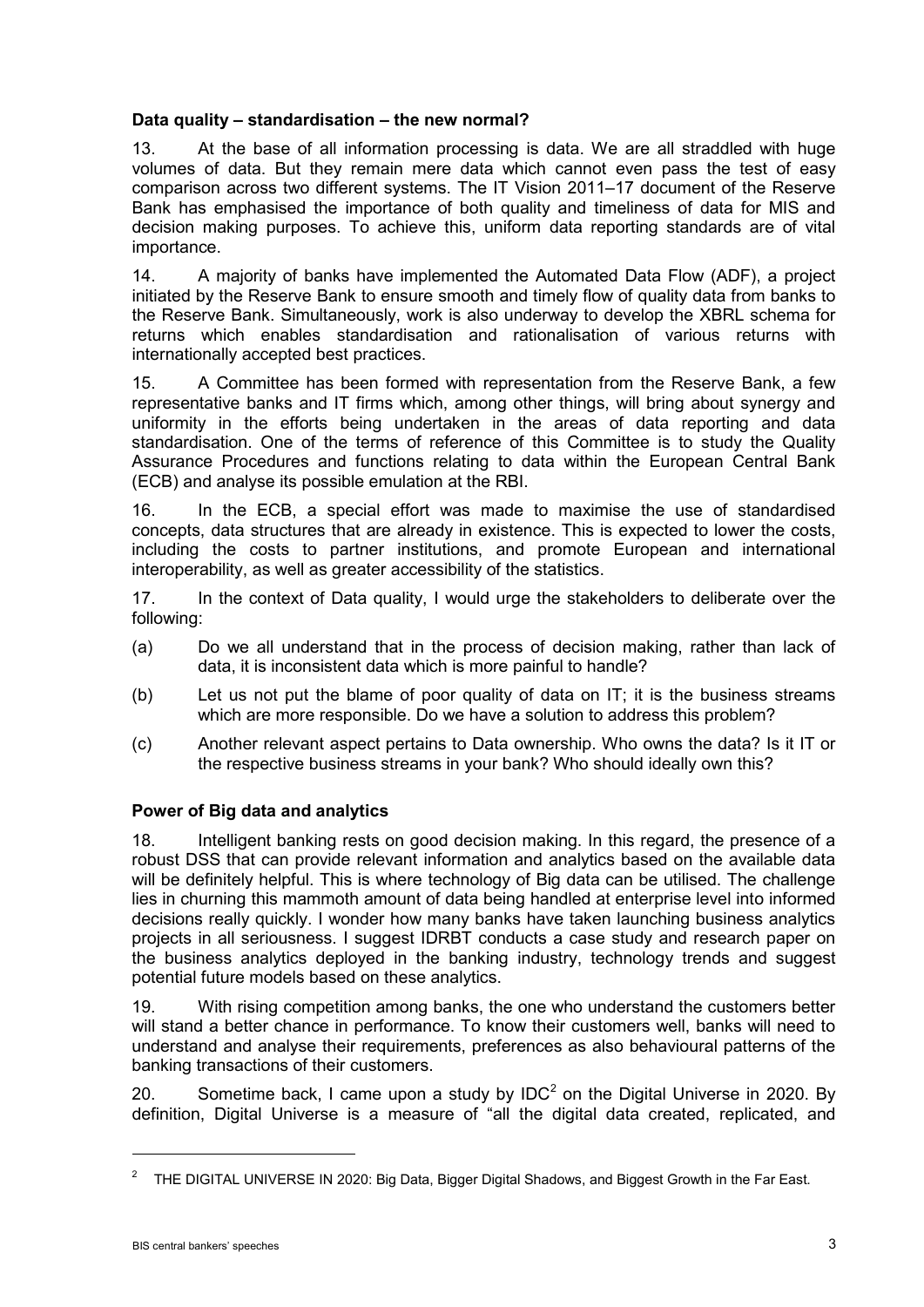consumed in a single year". Their analysis, starting with data collected in 2005, shows a continuously expanding, increasingly complex, and ever more interesting digital universe. In their sixth annual study of the digital universe, they have come out with the following findings:

- (a) While the portion of the digital universe holding potential analytic value is growing, only a tiny fraction of territory has been explored.
- (b) By 2020, as much as 33% of the digital universe will contain information that might be valuable if analyzed, compared with 25% today.

21. How can banks collect this data and churn it to useful information? Do we have right specialists to do this job for us? Can we use technology for transaction pattern analysis and for flagging aberrations? Most importantly, as decision makers or those who facilitate decision making, do we know what data is required and in what form or manner?

# **Mobile banking – what's next?**

22. The potential of mobile banking as a delivery channel in particular, for financial services is unrivalled in India. The developments in mobile telephony, as also the mobile phone density in the country, with over 870 Mn subscribers, presents a unique opportunity to leverage the mobile platform to meet the objectives and challenges of financial inclusion. By harnessing the potential of mobile technology, large sections of the un-banked and underbanked society can be empowered to become inclusive through the use of electronic banking services.

23. In India we have consciously adopted the bank led model for mobile banking, while the non-banks, including MNOs, have been permitted to issue mobile wallets, where cash withdrawal is not permitted as of now. However, we are considering the cash withdrawal from such wallets subject to certain legal / statutory clearances. However, mobile banking has not picked up in a big way due to constraints of mobile numbers registration, user authentication, user interface etc.

24. Reserve Bank had recently set up a Technical Committee on Mobile Banking (Chairman: Shri B. Sambamurthy) to examine the operational as well as technical issues and challenges faced presently by banks in leveraging upon mobile density and advancements in mobile technology to meet the objectives of financial inclusion. In India, despite high mobile density, it is also a reality that most of these handsets are basic ones and many of these connections belong to the category of prepaid subscription base. These constraints cannot be lost sight of if mobile technology has to be harnessed as the medium to deliver basic financial services to large masses.

25. This Committee has recommended *interalia,* the need for a standardised and simplified procedure for registration/authentication of customers for mobile banking services, a cohesive awareness programme to be put in place, adoption of common application platform across all banks to be delivered to the customers independent of the handset being used along with use of SMS and USSD technology for providing necessary level of security (through encryption) for such transactions.

26. In this context, inter-regulatory cooperation has also been underscored through the issuance of necessary guidelines by the Telecom Regulatory Authority of India which has prescribed the optimum service parameters as also ceiling on transactional cost for extension of the USSD services by telecom operators to the banks and their agents. The efforts already taken by NPCI for a common USSD gateway for banks can now be taken forward towards fruition. Here is a great opportunity for very important stakeholders – banks and telecom service providers – to come together to deliver the mobile banking services in a seamless and secure manner to their customers. Let me make a suggestion. To start with, for mass application of the handheld devices for payment of bills, why not we integrate gas booking for residences with mobile technology for payment. This would eliminate payment of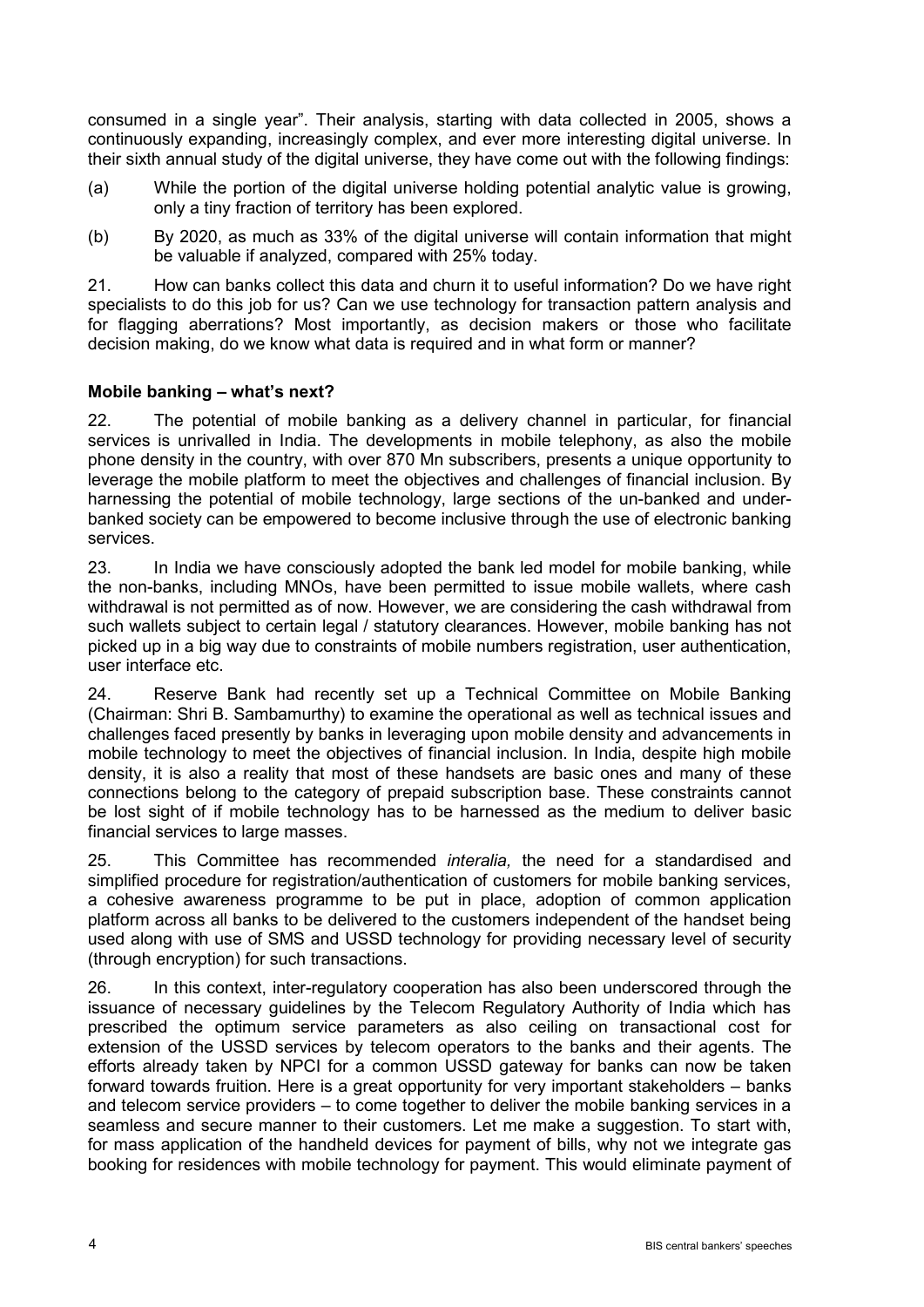cash to the dealers, which is a great carry risk. There could be many more such applications but gas payments could be a significant step to inculcate the mobile payment culture.

27. In the context of mobile banking, the following questions still remain without satisfactory answers:

- (a) Given the recent developments and the enabling conditions, isn't it time that banks and MNOs work together to deliver the financial services through mobile in a big way? Can the key stakeholders partner to make India a successful case of mobile banking?
- (b) How can the stakeholders work together for faster implementation of the recommendations of the Technical Group so that the potential of mobile as a channel of financial delivery be leveraged?

Let me reiterate that RBI / GOI will not hesitate to intervene more decisively, if the stake holders still fail to shake hands to take this initiative forward.

### **Payments – path for a "less cash" and financially inclusive society?**

28. The road to achieving financial inclusion is a long and arduous one, giving one a feeling of "running on the treadmill". When will we get there? Banks, the strategic players in meeting the financial inclusion objectives, are challenged as the outcome has not been proportionate to the efforts made by them.

29. However, this is not to say that we have not seen any measure of success at all. One of the roads to financial inclusion is through the "payments" route. "Payments" as a means of financial inclusion has been empirically tested in many other parts of the world. Towards this end, the Payment Systems Vision of the Reserve Bank, is also focusing on "inclusiveness" of payment services. Complementing this is achieving a "less-cash" (rather than cashless) society which is high on our agenda.

30. Despite the encouraging trends noticed in non-cash electronic payments, the numbers are well-below the potential in the country. Payment services are a classic example of goods where the network externalities are high, and as such it leads to a "chicken and egg" situation in analysing the cause and consequence of low usage of electronic payments. Thus, it would require concerted efforts of the service providers to reach out to customers to provide accessible services and create awareness while customers have to gradually overcome their payment habits, concerns of safety and security etc.

31. While the Reserve Bank is responsible for providing a conducive regulatory and policy making environment, it needs the collaborative efforts of all stakeholders to translate these policies into operational services. The "catalyst" role of the authorities has to be complemented by the payment system stakeholders who have to hit the ground running.

32. The National Payments Corporation of India (NPCI) has been playing out its role as the umbrella organisation for retail payments in the country, non-bank issuers of prepaid payment instruments, cross border fund transfer providers, card payment networks, ATM networks, White Label ATMs etc. Other players such as aggregators and intermediaries, technology providers / processors, BCs etc., should also contribute their might in realising the vision of "less cash" society. These entities, though not directly authorised, are subject to some sort of oversight.

- 33. In this regard, the following issues are worthy of deliberation:
- (a) Have we made the right moves in the path to financial inclusion?
- (b) How do we balance safety, security with convenience, user friendliness and navigational ease in electronic payments? How do we make electronic payments simple and convenient for customers and impenetrable/un-breachable for fraudster?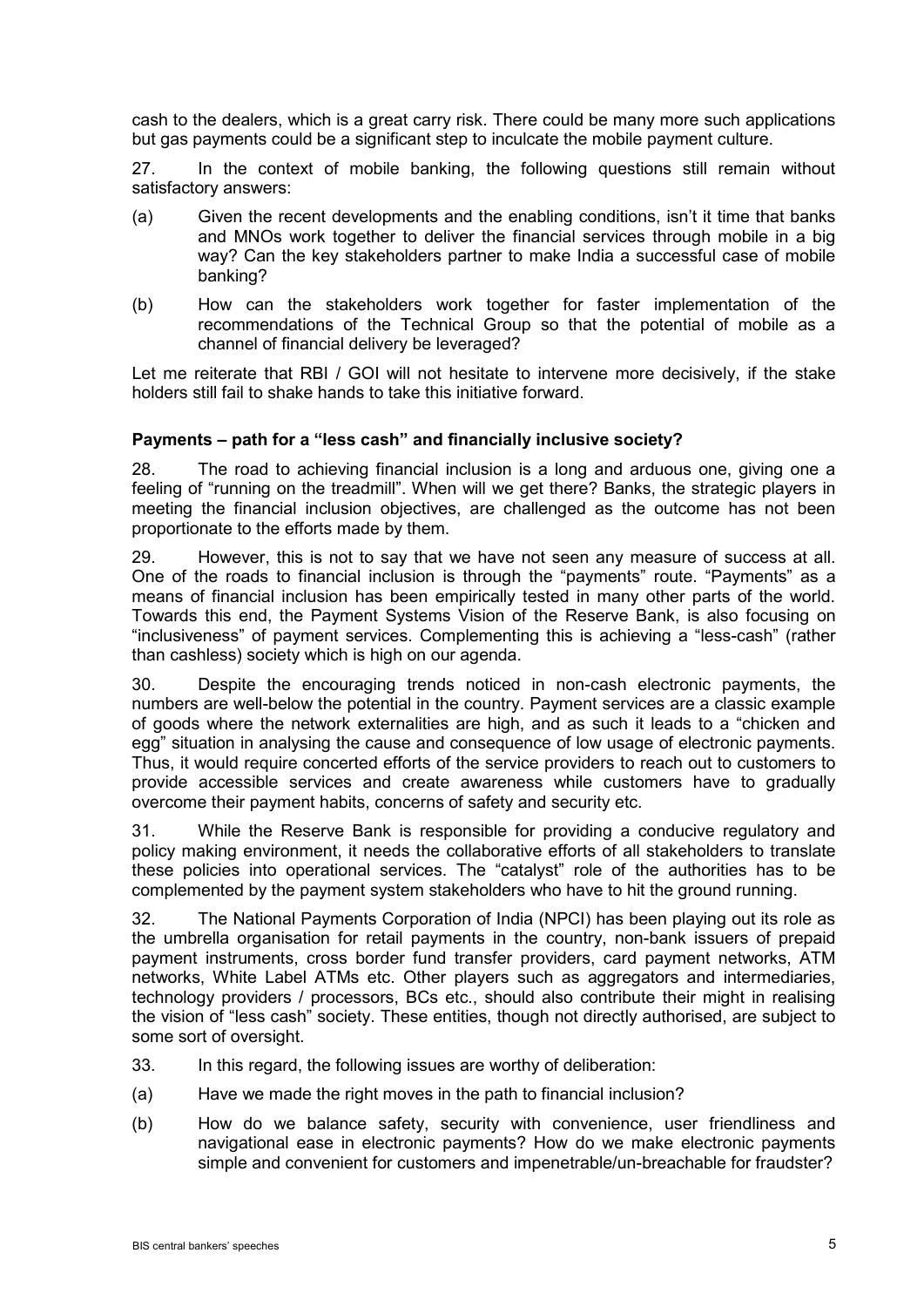- (c) The spurt in electronic transactions, multiple channels/sources of payments, multiple interfaces and timely processing requirements underscore the need for large scale automation of payment processing. The challenge is to balance automation with exception handling. How can the technology automate payments processing while minimising the risk of wrong account posting, wrong payments, reconciliation etc?
- (d) How can technology be leveraged to increase the access footprint even in Tier III to VI cities so that the benefits of electronic payments reach the unbanked and underbanked areas?
- (e) In electronic payments, be it internet banking or mobile banking, the customer and banks relationship is becoming impersonal. Can we utilise the prowess of technology in identifying unusual patterns and aberrations in transactions which are critical in detecting and minimising attempted frauds?

### **Oft neglected – and most important – information security**

34. Information security is another issue that must be very well understood by all institutions including banks. In the last few years, the information systems and the networks of the banks are increasingly faced with security threats from a wide range of sources including computer-assisted fraud, sabotage, vandalism etc. The sources of damage such as the computer viruses, computer hacking and denial of service attacks have become more common, more ambitious and increasingly sophisticated in the networked environment. The ever-growing dependence of organisations on the information systems – and more so when there is outsourcing – has made them more vulnerable to such security threats. A word of caution here: Balance convenience of use of systems and robustness of security measures in them in such a manner that usage does not get complicated.

35. In order to ensure that banks accord appropriate attention to aspects relating to the above, the Reserve Bank has advised banks to take suitable steps to ensure that the issues relating to governance, information security and business continuity get adequate attention at the Board level. Further, banks have also been advised to secure their ISs, ensure their continuity, and check their robustness, by putting in place appropriate business continuity plans (BCPs).

36. Are our CISOs meeting often to share information relating to information security that may be mutually important to them? After all the chain is as strong as its weakest link and the weakest link here is Information Security – which is most talked about and least appreciated or understood.

37. A Working Group with representatives from the Reserve Bank, banks, Controller of Certifying Authority (CCA) and IDRBT has recently submitted a report on "Enabling PKI for payment systems". The report highlights security features in existing payment system applications and roadmap for implementing PKI in various payments system applications. The Group has recommended that banks may carry out the PKI implementation for authentication and transaction verification in a phase-wise manner. The report has been placed on the RBI website for comments from public.

38. Recently the Reserve Bank has advised CISOs of banks to share information on security incidents, external attacks, internal compromises on banks' websites etc. As of now, information sharing among banks on these issues is not very prevalent. Sharing of such information/ incidents/experiences would greatly benefit banks in taking appropriate preventive/corrective measures. IDRBT has developed a Security Incident Tracking Platform where banks would be able to report security incidents in an anonymous manner; thus keeping the information reported by the banks confidential. The platform will be hosted on the INFINET and the access provided only to Chief Information Security Officers (CISOs) of respective banks.